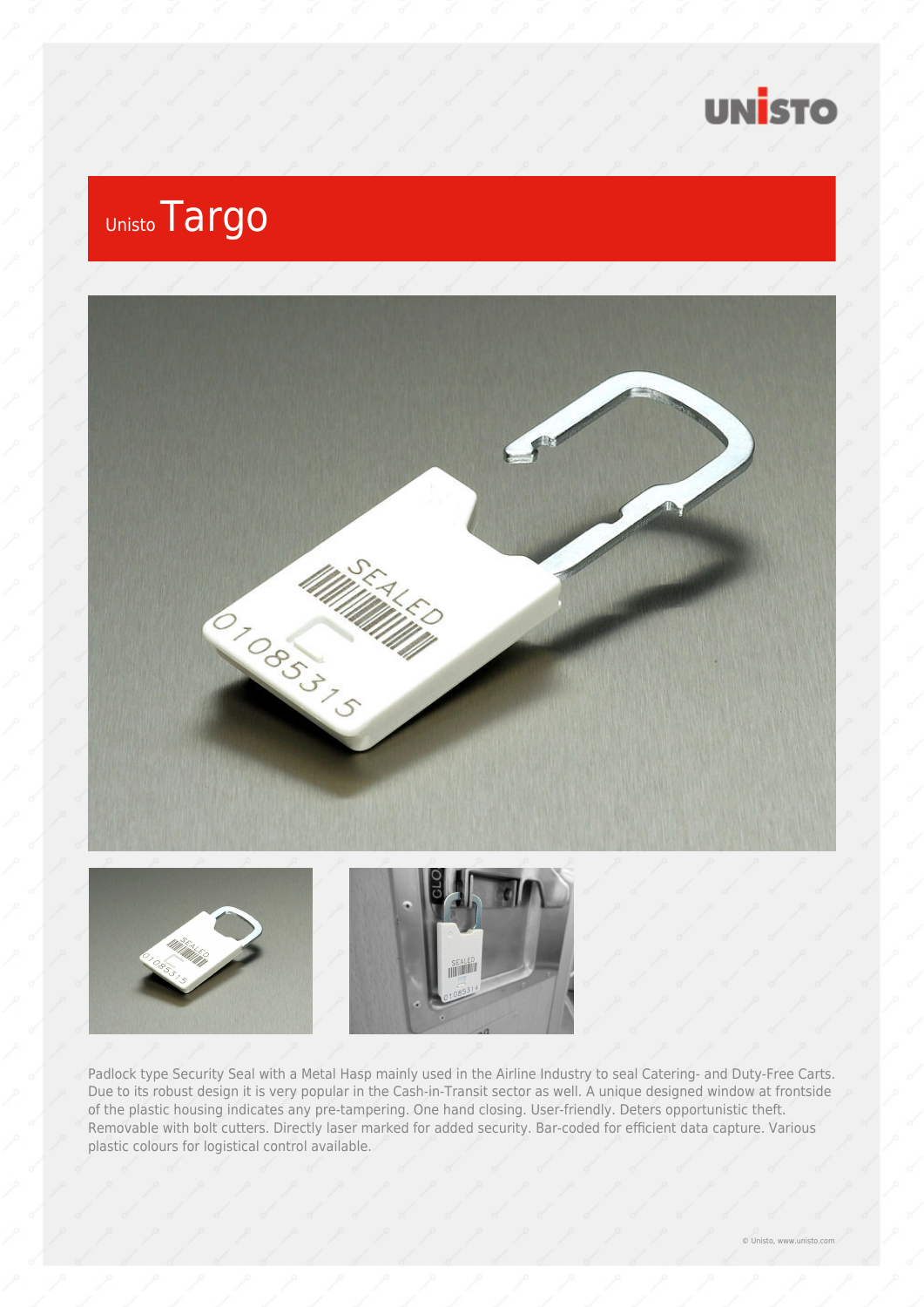

## Features of this security seal

**Type of Seal** Padlock Type Seals

**Application Trolleys** 

- Tensile strength ca. 200 kg prevents opportunistic theft
- Tamper evident weak point in housing deters potential attack
- Hasp design allows one-handed application
- Various colours for logistical functions
- Customer name for clear identification
- Barcoding for fast, accurate and reliable data capture and to streamline operations
- Direct laser-marking suited for rough handling environment
- Bundles of 5 seals allows sequential distribution